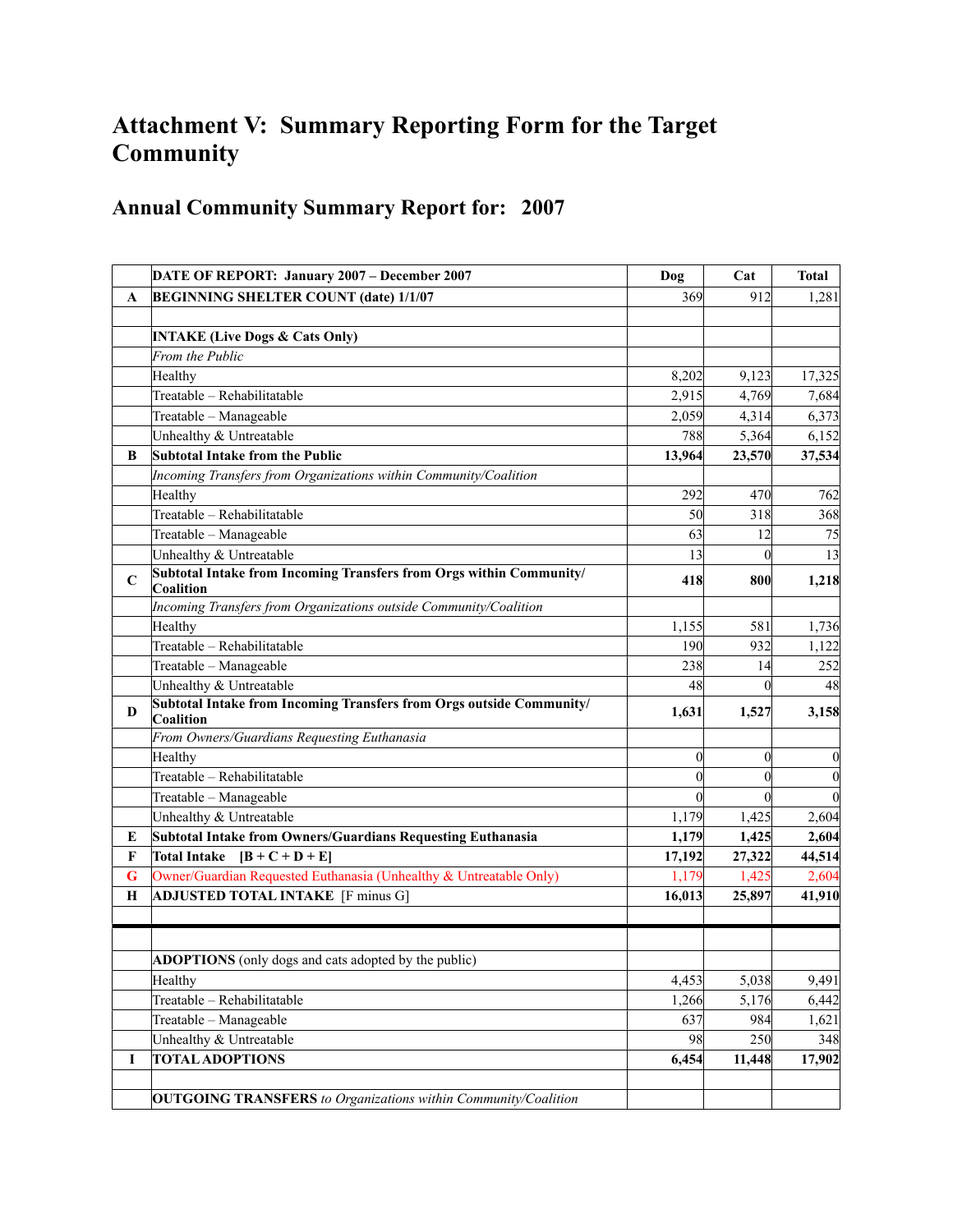|                         | Healthy                                                                                                                              | 395      | 903    | 1,298  |
|-------------------------|--------------------------------------------------------------------------------------------------------------------------------------|----------|--------|--------|
|                         | Treatable - Rehabilitatable                                                                                                          | 225      | 248    | 473    |
|                         | Treatable - Manageable                                                                                                               | 90       | 36     | 126    |
|                         | Unhealthy & Untreatable                                                                                                              | 34       | 9      | 43     |
| J.                      | <b>TOTAL OUTGOING TRANSFERS to Orgs within Community/Coalition</b>                                                                   | 744      | 1196   | 1940   |
|                         | <b>OUTGOING TRANSFERS</b> to Organizations outside Community/Coalition                                                               |          |        |        |
|                         | Healthy                                                                                                                              | 729      | 542    | 1,271  |
|                         | Treatable - Rehabilitatable                                                                                                          | 88       | 43     | 131    |
|                         | Treatable - Manageable                                                                                                               | 15       | 33     | 48     |
|                         | Unhealthy & Untreatable                                                                                                              | $\Omega$ | 8      | 8      |
|                         | K TOTAL OUTGOING TRANSFERS to Orgs outside Community/Coalition                                                                       | 832      | 626    | 1,458  |
|                         |                                                                                                                                      |          |        |        |
|                         | L RETURN TO OWNER/GUARDIAN                                                                                                           | 4.690    | 716    | 5,406  |
|                         | <b>DOGS &amp; CATS EUTHANIZED</b>                                                                                                    |          |        |        |
|                         |                                                                                                                                      | 222      |        |        |
| М                       | Healthy<br>(Includes Owner/Guardian Requested Euthanasia)                                                                            |          | 331    | 553    |
| N                       | Treatable – Rehabilitatable (Includes Owner/Guardian Requested Euthanasia)                                                           | 685      | 2,537  | 3,222  |
| O                       | Treatable - Manageable (Includes Owner/Guardian Requested Euthanasia)                                                                | 922      | 3,595  | 4,517  |
| P                       | Unhealthy & Untreatable (Includes Owner/Guardian Requested Euthanasia)                                                               | 2,363    | 6,624  | 8,987  |
| $\mathbf 0$             | Total Euthanasia $[M + N + O + P]$                                                                                                   | 4,192    | 13,087 | 17,279 |
| $\bf{R}$                | Owner/Guardian Requested Euthanasia (Unhealthy & Untreatable Only)                                                                   | 1,179    | 1,425  | 2,604  |
| S                       | <b>ADJUSTED TOTAL EUTHANASIA [Q minus R]</b>                                                                                         | 3,013    | 11,662 | 14,675 |
| T                       | <b>SUBTOTAL OUTCOMES</b> $[I + J + K + L + S]$ <i>Excludes Owner/Guardian Requested</i><br>Euthanasia (Unhealthy & Untreatable Only) | 15,734   | 25,656 | 41,390 |
| U                       | <b>DIED OR LOST IN SHELTER/CARE</b>                                                                                                  | 37       | 242    | 279    |
| $\overline{\mathbf{V}}$ | <b>TOTAL OUTCOMES</b> $[T+U]$ <i>Excludes Owner/Guardian Requested Euthanasia</i><br>(Unhealthy & Untreatable Only)                  | 15,771   | 25,890 | 41,661 |
|                         | W ENDING SHELTER COUNT (date) 12/31/07                                                                                               | 405      | 845    | 1,250  |

*To check the accuracy of the shelter data you've compiled, the Beginning Shelter Count (A) plus the Adjusted Total Intake (H) should equal the Total Outcomes (V) plus the Ending Shelter Count (W):*  $A + H = V + W$ .

**COMMENTS: C and J are off due to initial confusion of the terminology "within community/coalition". Some shelters included organizations that are currently not part of the ASAP coalition but that they considered to be within their community. 2008 numbers will reflect that change.**

**Total Live Release Rate: 62.78% Dogs: 79.90% Cats: 52.29%**

**I agree that in completing this form, we have used the Maddie's Fund definitions of "Healthy," "Treatable - Manageable," "Treatable - Rehabilitatable," and "Unhealthy &**